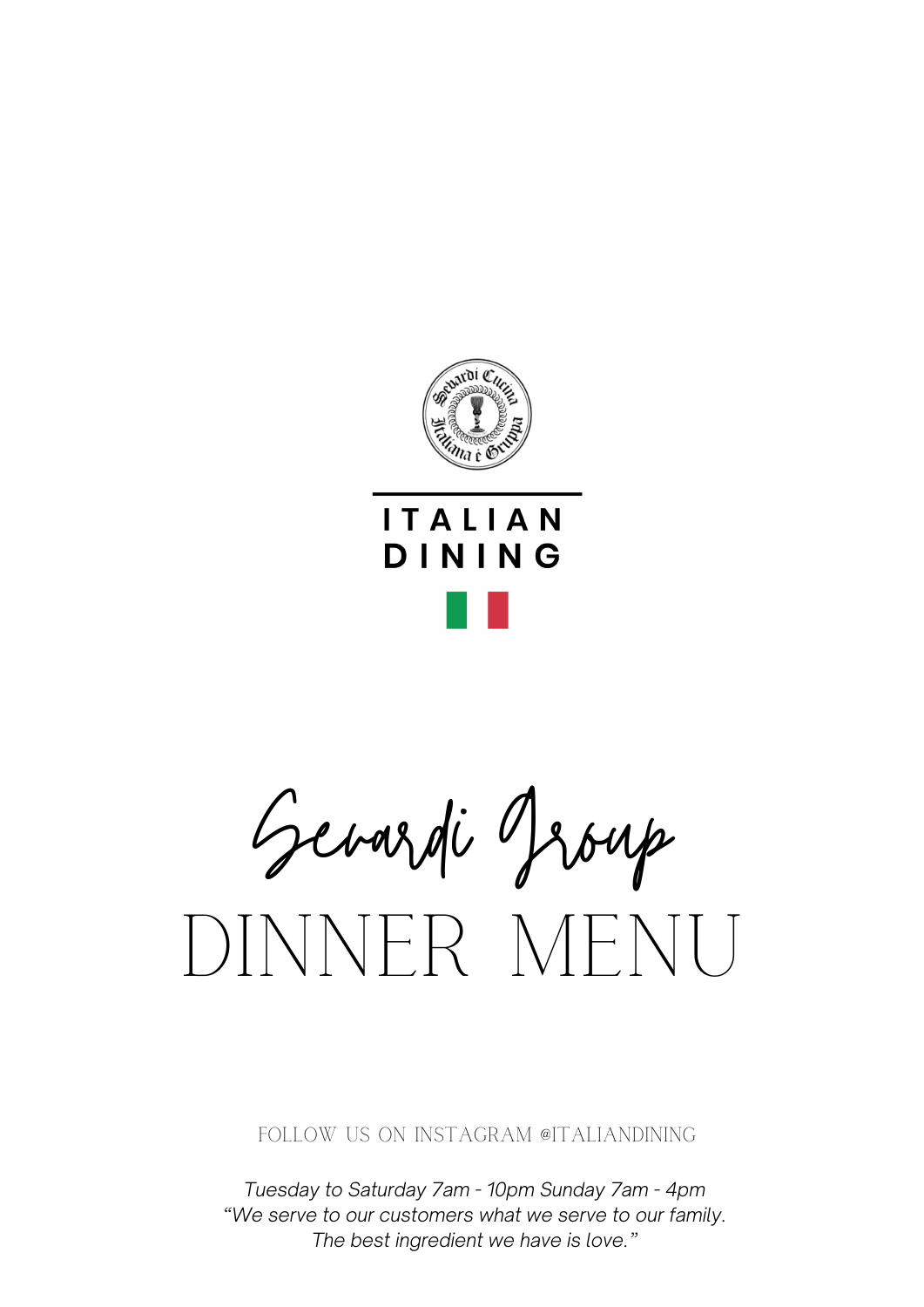

| Campari & soda                                        | \$12. |
|-------------------------------------------------------|-------|
| <b>Aperol Spritz</b><br>Prosecco, Aperol & soda       | \$15  |
| <b>Antico Spritz</b><br>Prosecco, rosso Antico & soda | \$15  |
| Negroni<br>Red fizz, gin Campari & Cinzano Rosso      | \$15  |
| Americano<br>Campari, Cinzano Rosso & soda            |       |



| Garlic or herb bread                                                                                          | \$10 |
|---------------------------------------------------------------------------------------------------------------|------|
| Tuscan bread with olive oil & balsamic                                                                        | \$10 |
| Bruschetta with tomato & buffalo<br>mozzarella (per piece)                                                    | \$6  |
| Bruschetta nduja<br>hot Calabria salami with mushrooms & fetta                                                | \$7  |
| Olive miste<br>marinated olives with chilli, garlic &<br>rosemary                                             | \$10 |
| Antipasto miste<br>selection of cured meat, cheese & grilled<br>vegetables                                    | \$28 |
| Calamari<br>fried calamari with salad and Dijon aioli                                                         | \$24 |
| Arancini of the day<br>buffalo mozzarella, mince & baby peas (2)<br>buffalo mozzarella & porcini mushroom (3) | \$15 |
| Halian Dining                                                                                                 |      |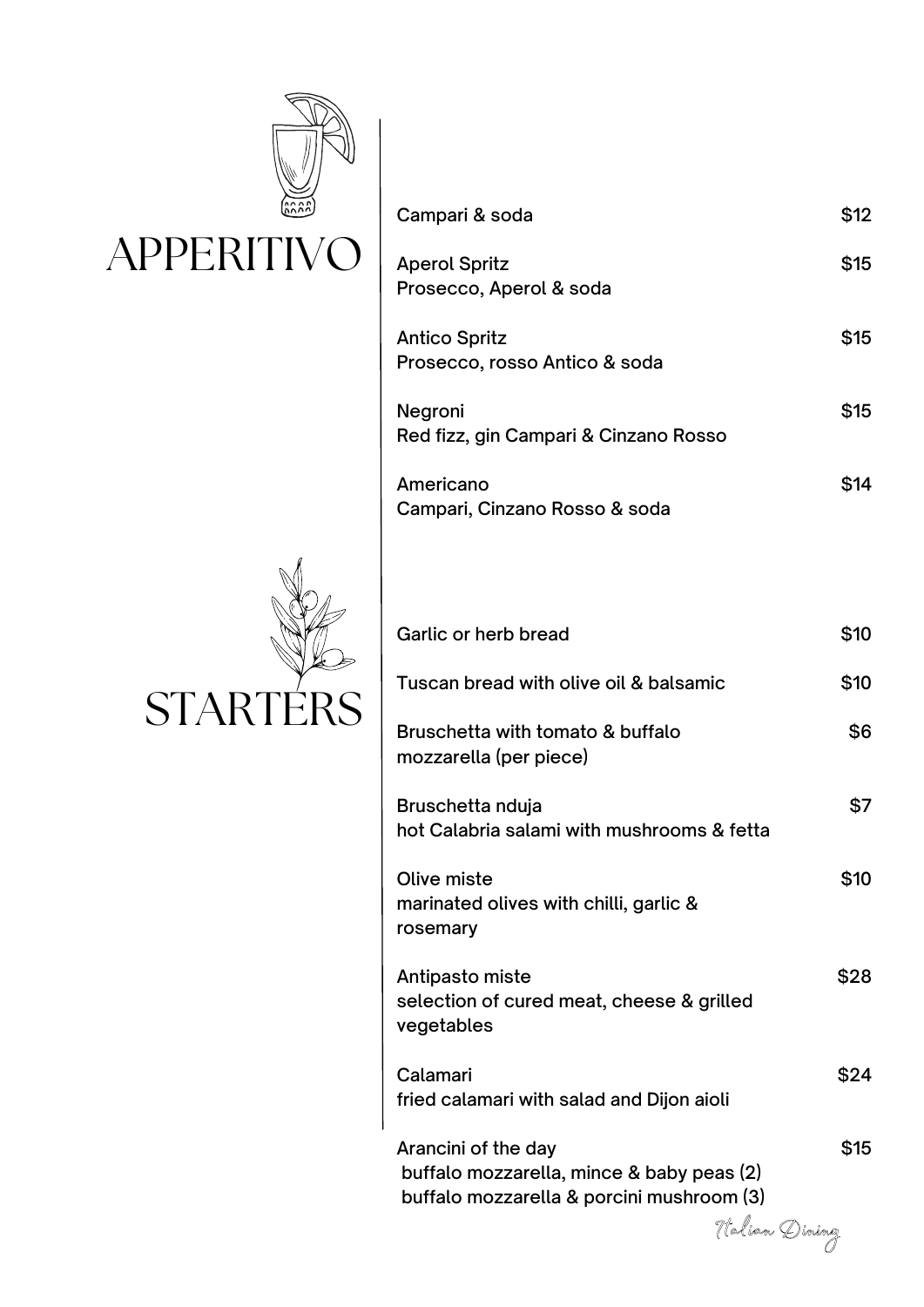

## ANTIPASTI

| <b>Grilled prawns</b><br>lemon cream, truffle paste & parsley | \$30 |
|---------------------------------------------------------------|------|
| <b>Scallops</b><br>Amatriciana sauce & potato foam            | \$27 |





| Spaghetti Aglio e Oglio<br>olive oil, chilli, garlic & parsley           | \$25       |
|--------------------------------------------------------------------------|------------|
| <b>Fettucine Puglia</b><br>hot Calabria salami, pork, beef & burrata     | \$27       |
| Penne Bolognese<br>slow cooked beef & pork in tomato                     | \$25       |
| Spaghetti Marinara<br>fresh mixed seafood & Napoli sauce                 | \$30       |
| <b>Fettucine Carbonara</b><br>pancetta, egg yolk, cream and black pepper | \$25       |
| Lasagne (homemade)<br>traditional beef & pork ragu with salad            | \$27       |
| Orecchiette Granchio<br>crab meat & creamy white wine sauce              | \$28       |
| Gnocchi of the Day<br>(please ask our staff for details)                 | <b>POA</b> |
| Risotto of the Day<br>(please ask our staff for details)                 | POA        |

Italian Dining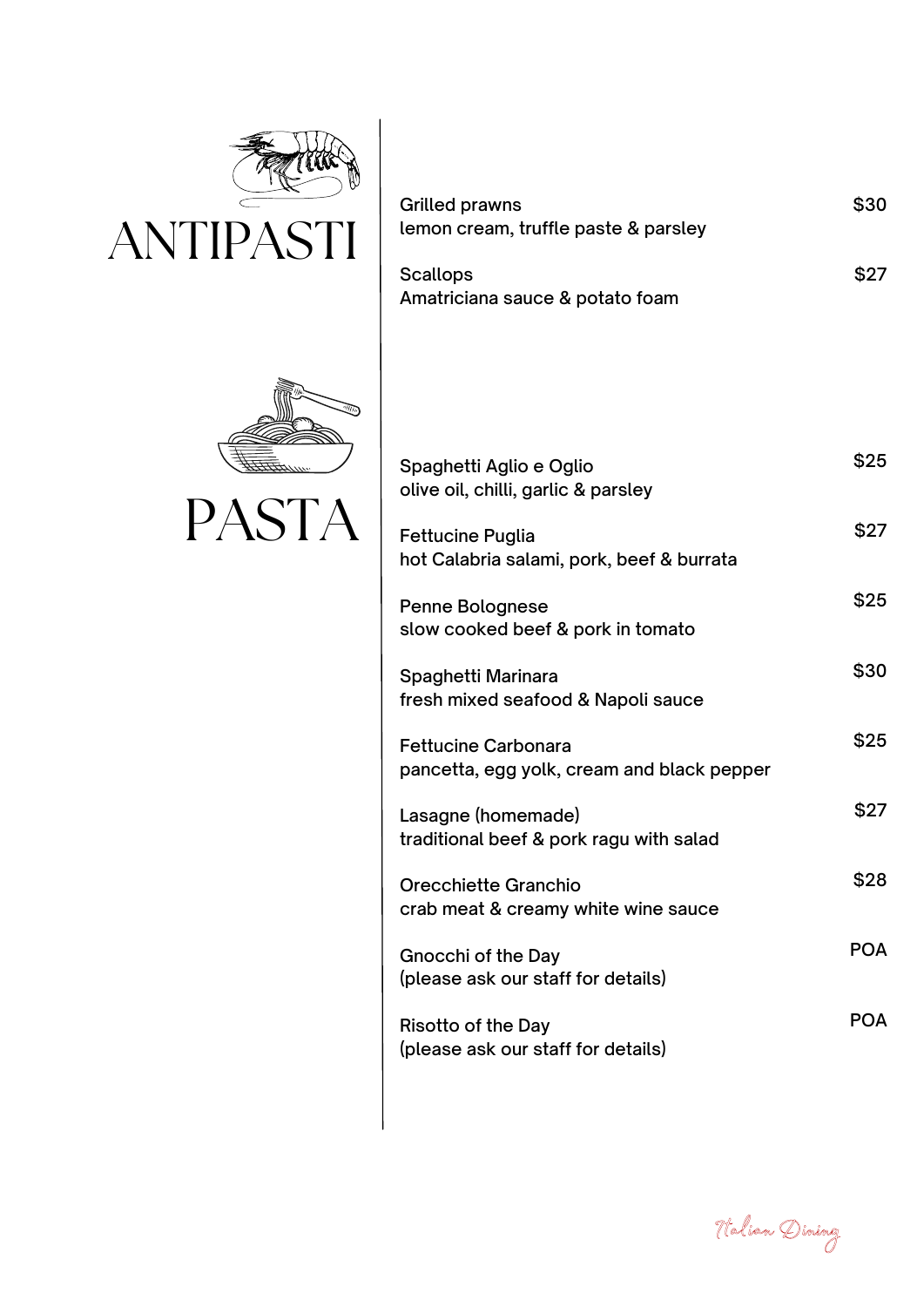

## SECONDI





SIDES

SALAD &

| Mixed green salad                        | \$10 |
|------------------------------------------|------|
| Rocket & pear salad, balsamic & parmesan | \$15 |
| Mixed seasonal vegetables                | \$8  |
| Rosemary potatoes                        | \$8  |
| Tomato, buffalo mozzarella & basil salad | \$16 |
| Chips                                    |      |

Italian Dining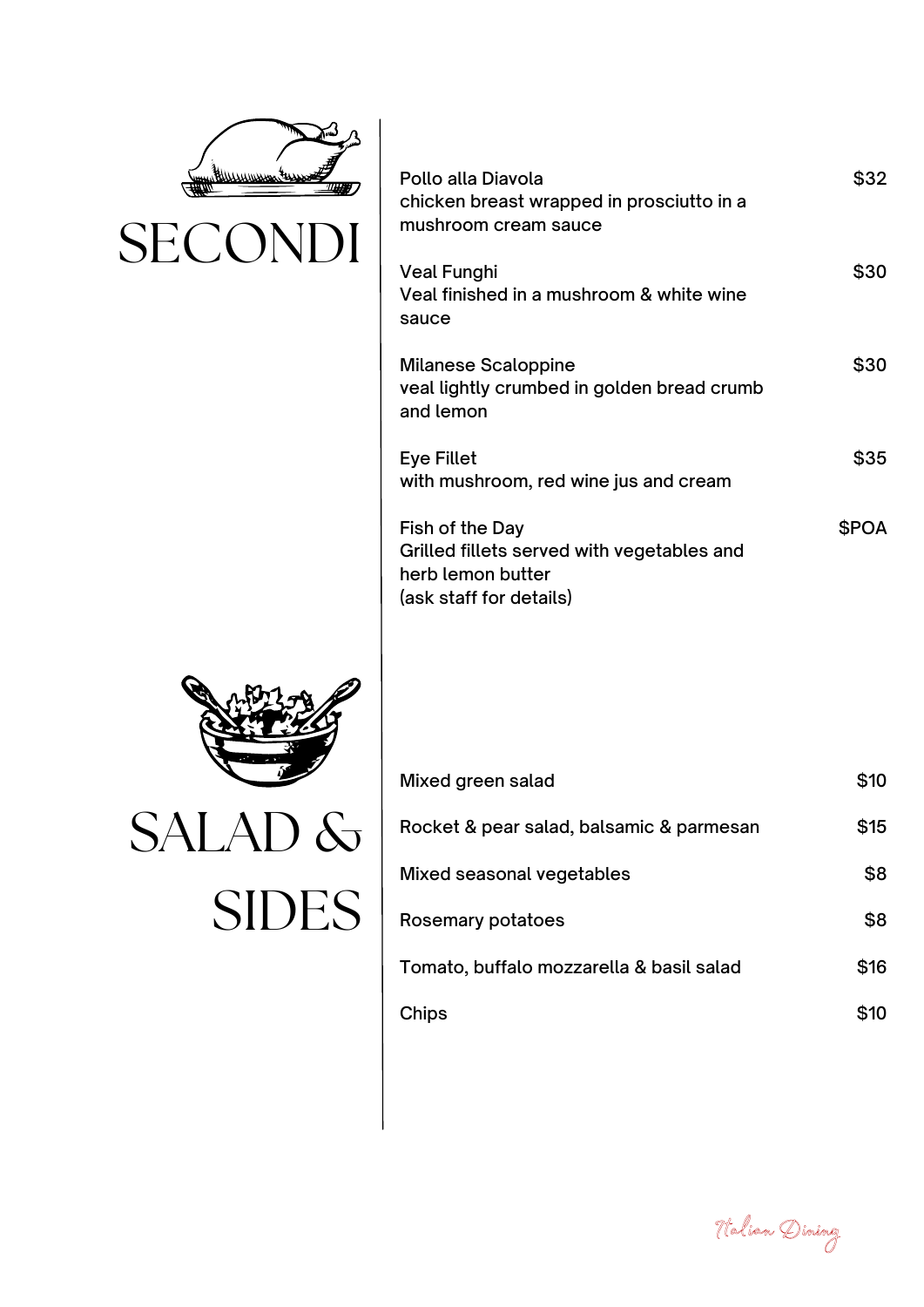

| Margherita (V)<br>tomato, basil and oregano                        | \$17 |
|--------------------------------------------------------------------|------|
| Parmigiano (V)<br>eggplant & parmesan                              | \$20 |
| Montagna (V)<br>mushroom, rocket & balsamic                        | \$20 |
| Carne<br>salami, chorizo, ham & pepperoni                          | \$24 |
| Hawaiian<br>ham & pineapple                                        | \$20 |
| Pollo<br>Chicken, onion, sun dried tomato, capsicum                | \$24 |
| Chorizo<br>Smoked chorizo, chicken, caramelised<br>onion, capsicum | \$24 |
| Positano (V)<br>Artichoke, sun dried tomato, olives,<br>capsicum   | \$25 |
| Punchinello<br>Prawns, salmon, lemon                               | \$27 |
| <b>Calzone Napoli</b><br>Salami, onion & olives served with salad  | \$23 |

Italian Dining